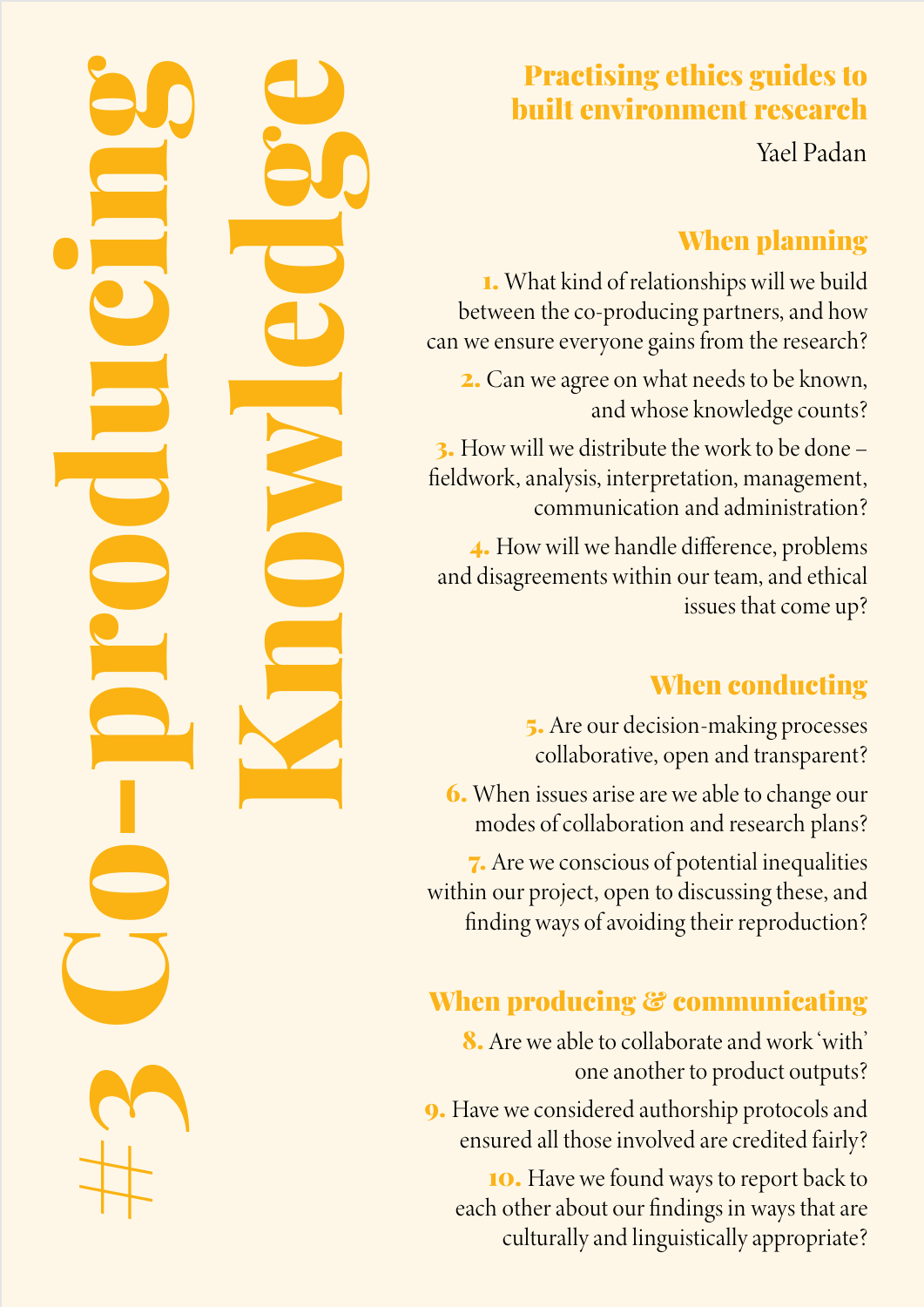### Practising Ethics: Guides

These guides, curated by the Bartlett's Ethics Commission in collaboration with KNOW (Knowledge in Action for Urban Equality), and edited by Jane Rendell, (Director of the Bartlett Ethics Commission 2015-20), offer insights by experienced researchers into how to negotiate the ethical dilemmas that can arise during a research project. The aim is to help you practise built environment research ethically. David Roberts (Bartlett Ethics Fellow 2015-20) devised the format and structure of these guides to follow the ethical issues that arise during the development of a research process – from planning, to conducting, to communicating and producing outcomes – and Ariana Markowitz wrote some of the introductory text that runs across all guides. The guides focus on the different kinds of ethical issues you might encounter as a result of using specific processes or methods, and pay attention to the particular contexts and ways in which these methods are practised. Because when practising research, methods and context inform one another, we consider this series of guides as embedded in a mode of applied ethics called situated or relational ethics. Where you see words that are highlighted, they refer back to our definitions of key ethical principles and to terms contained in institutional protocols as found on [Practising Ethics.](http://practisingethics.org)

- 1. *Making Images* (David Roberts)
- 2. *Asking Questions* (Yael Padan)
- 3. *Co-producing Knowledge* (Yael Padan)
- 4. *Staging Research* (David Roberts)
- 5. *Researching, Risk, and Wellbeing* (Ariana Markowitz)
- 6. *Researching Internationally* (Emmanuel Osuteye)

#### Acknowldgements

The Bartlett Ethics Commission worked alongside the Bartlett Ethics Working Group from 2015-8, and so benefitted greatly from the input of Martin Austwick, Claire Colomb, Helen Dougal, Helen Fisher, Efrosyni Konstaninou, Rowena Lamb, James O'Leary, Niamh Murtagh, Hedley Smyth, and Steve Ridge, but in particular Jens Kandt, Mike Raco, Michelle Shipworth, and Michael Walls. The project was supported educationally and economically by the Bartlett Faculty, and specifically its former Dean, Alan Penn.

## Guide # 3 Co-producing Knowledge by Yael Padan

*'Research in itself is a powerful intervention, even if carried out at a distance, which has traditionally benefitted the researcher, and the knowledge base of the dominant group in society.'*  Linda Tuhiwai Smith, *Decolonizing Methodologies: Research and Indigenous Peoples*  (London: Zed Books, 1999), 176.

### About this guide: why and how built environment researchers co-produce knowledge

Built environment research is as much about people as it is about places: the people who use and inhabit the places you are researching, the people who engage with those places emotionally or spiritually even if they are not physically present, the people who build them, and the people who own or manage them. In addition, you the researcher are necessarily a key actor: you devise the research approach, become a participant in the place where you gather data, and you determine how to interpret that data and what to do with it. Because people are unpredictable, research can also be unpredictable, and you are likely to encounter unexpected situations that require you to think on your feet whilst navigating high expectations with limited time. Even the best-laid plans often go awry when they come into contact with reality and real people and you will need systems in place to support you throughout that process, minimising harm to those participating in your research as well as to yourself. Ethics concerns the kind of lives we lead, the qualities of character we seek to develop, and the responsibilities we have for each other and our social and ecological system. To conduct research ethically, it is important to consider the benefits, risks, and harms to all connected with and affected by it.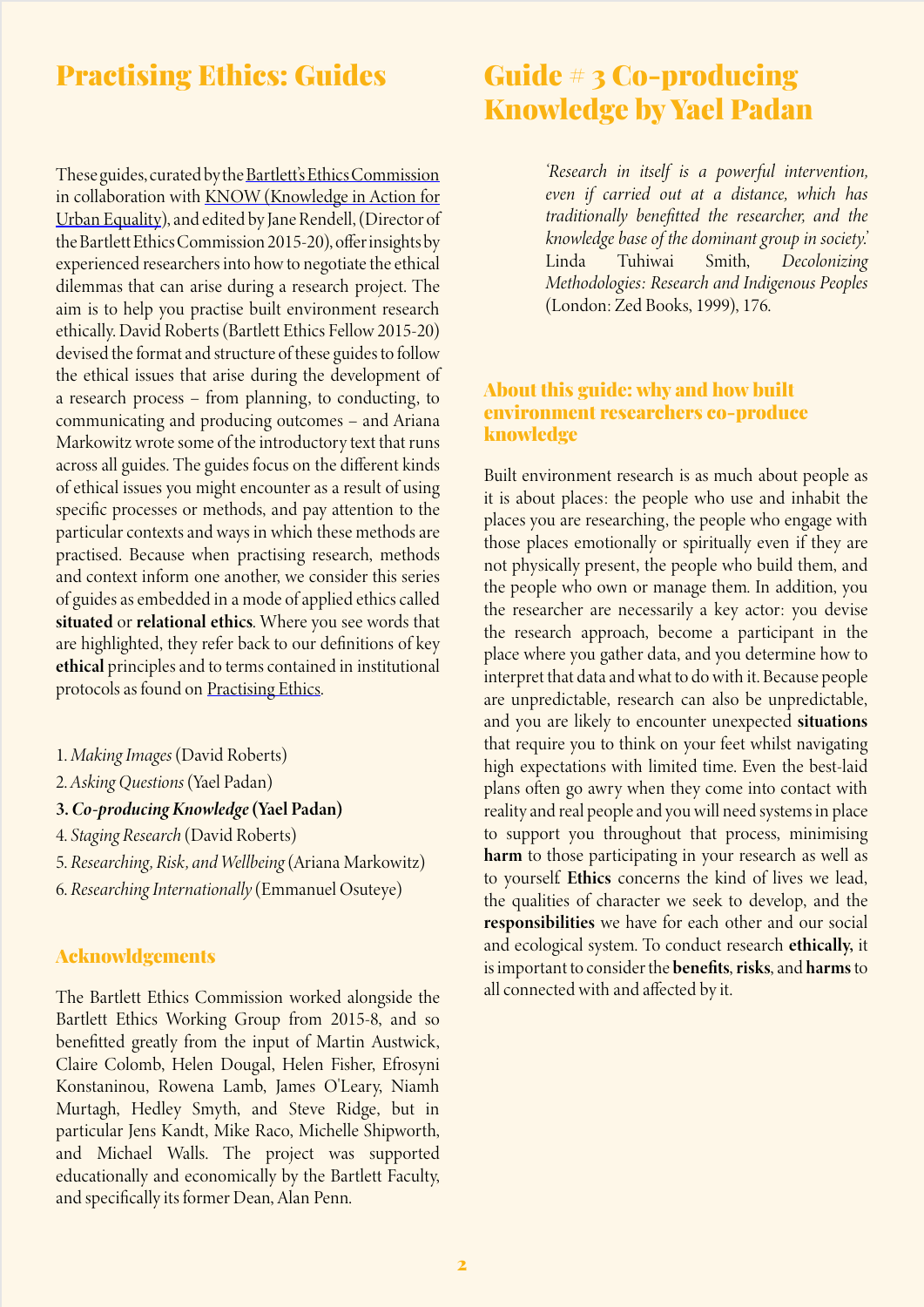### What is knowledge co-production?

Various definitions for knowledge co-production exist in the literature, and some of them can be found in the list of resources at the end of this guide. Most definitions view knowledge co-production as a method of collaborating with partners to jointly define research questions and generate new knowledge, projects or products. The process of collaborating with different stakeholders yields knowledge that is grounded in a relevant social, cultural, and political context. Co-production attempts to combine and include various ways that different stakeholders use in order to approach, understand and deal with the research questions. Therefore, interactions and communication between partners co-producing knowledge stand at the core of this method. The relational aspects of co-production are crucial for allowing the emergence of a specific kind of knowledge, that is not only integrated but can also be transformational, acting as a powerful agent of change and affecting different stakeholders.<sup>1</sup> In this way, knowledge co-production enables social learning that can challenge existing assumptions which prevent transformative change.<sup>2</sup> The societal effects of knowledge co-production therefore include not only gaining new knowledge, but also other possible impacts such as encouraging network building, increasing public involvement, developing a wider understanding of different perspectives, and enhancing decision-making capacities.<sup>3</sup>

Co-produced research can range from a small-scale local collaboration to an international cross-cultural, multi-sited project involving multiple partners across disciplines. You may intend your research to be coproduced with research participants, colleague academic partners, practitioners, decision makers, or other stakeholders. Your co-produced research may take place in your own geographic, socio-cultural and political settings, or in a different context – in a geographical area you are unfamiliar with. Choosing your partners and research locations means recognising different learning styles, different ways of interaction with the social and physical environment, and different entry points for influencing change.<sup>4</sup> These issues have important ethical implications that will affect your research and are crucial for its success, and the ways in which you might measure success.

Knowledge co-production is closely related to, and often forms part of, other collaborative approaches that emphasise participation. Participatory action research (PAR) is one example. This process is driven by participants, which are involved in devising all stages of the research, to collectively deliver action, change or transformation regarding issues that are jointly selected to be researched.<sup>5</sup> Other participatory approaches include co-design and co-creation, which focus on developing research programmes, projects and products collaboratively.6 Co-designing in creative disciplines can employ 'caring design' by combining innovation and problem solving through participatory processes that are relational and responsive.7 Many of these approaches include practice-led research, a type of research found in disciplines and professions such as art, design and architecture, where the research is located in the creative process itself. Yet while some kinds of practice-led, based or related research involve collaborative and/or participatory elements, others focus on sole-authorship.8 Projects that aim to produce beneficial outcomes while sharing power and resources, may require sharing ethical principles and practices to guide collective action. 9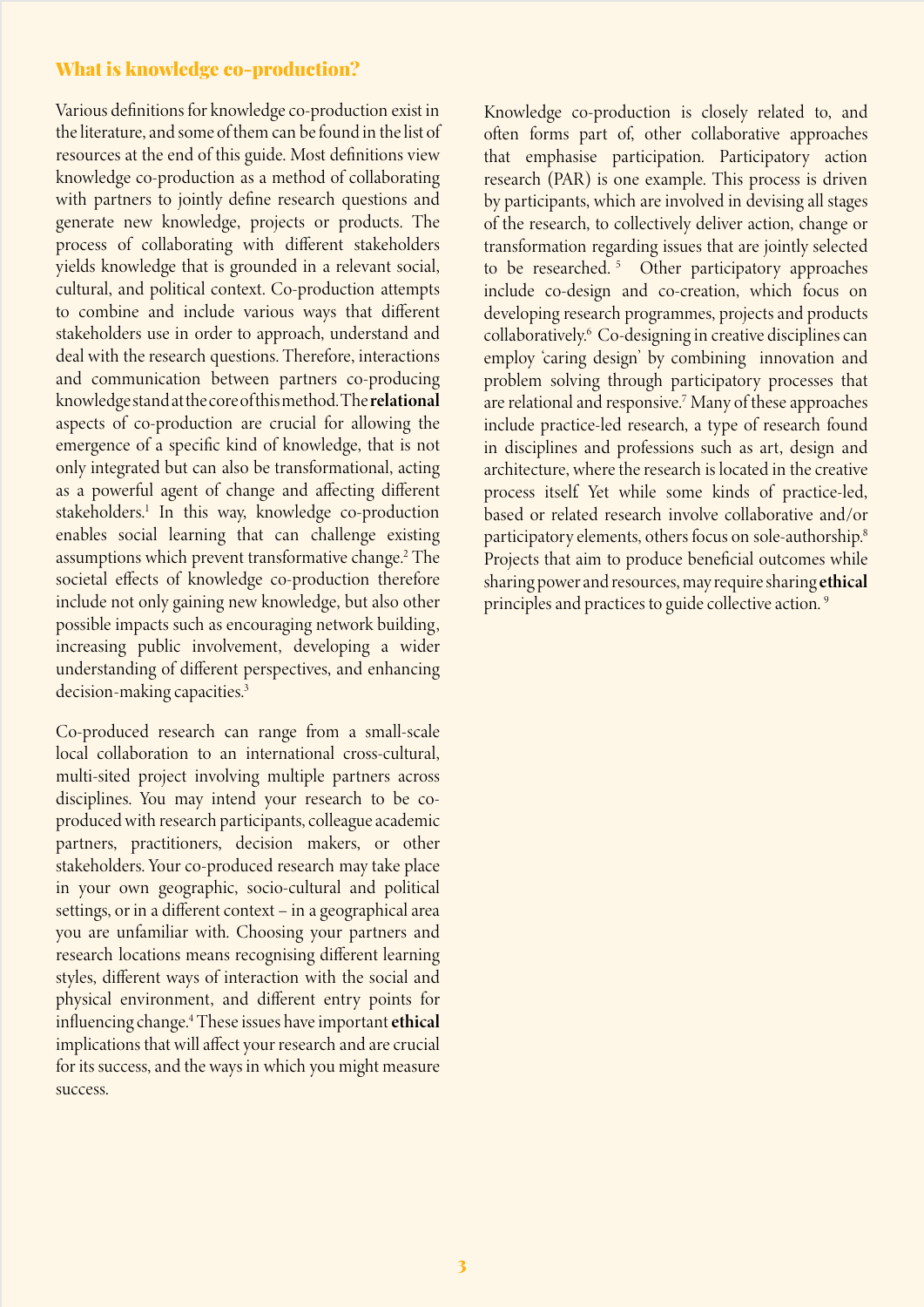### The ethics of knowledge co-production

Because different partners collaborate to co-produce knowledge, paying special attention to interpersonal interactions is an important part of the process. This type of collaboration is based on recognition and respect for the knowledge and value systems of the various stakeholders.10 Differences can lead to tensions, for example around issues of power relations between partners, balancing different expectations and interests, allocation of time and resources, and ways of working through disagreements, misunderstandings or conflicts. While institutional ethics principles and procedures are important for thinking about research ethics, they offer no tools for recognising or dealing with such issues. This guide encourages you and your partners to reflect about your relational responsibilities, and apply an ethics of care in order to open up possibilities for positive interaction and transformation, at personal and the institutional levels.

### How to use this guide

These guides to *Practising Ethics* define appropriate ways to engage ethically in research. *Co-producing Knowledge* aims to assist you in recognising the ethical dilemmas which arise from co-producing knowledge and to address and reflect on these with confidence. It is designed to be a point of reference at any stage of your research – from planning your project, to conducting activities in the field, to communicating what you have learned through the production of particular research outputs.

*Co-producing Knowledge* contains *principles, questions*, *guidelines* and *resources*. The *principles* in the next section inform best practice. These are not just regulatory hurdles for you to jump through at the beginning stages of your research but concepts that ground ethical inquiry throughout. They help you develop and refine an approach that it is sensitive to the physical and emotional challenges that may arise in the research process, enabling you to be a more effective researcher. The series of guiding *questions* act as prompts for you to reflect on the potential ethical considerations which emerge throughout a project, before, during, and after you conduct your research. The *guidelines* expand on the questions, illuminate the different ethical concerns they raise, and recommend actions which embody these principles. The *resources* section provides additional information.

These guides are not exhaustive and cannot address all the possible situations you will face, particularly for research on sensitive topics or in places experiencing violence or instability. But learning from the experiences of others, will help you gain the ability to reflect on what you encounter, and to make informed judgements about the best way to practise your research ethically. Insightful and imaginative research encompasses a range of sites, cultural contexts, and people and there will always be a need for flexibility and care.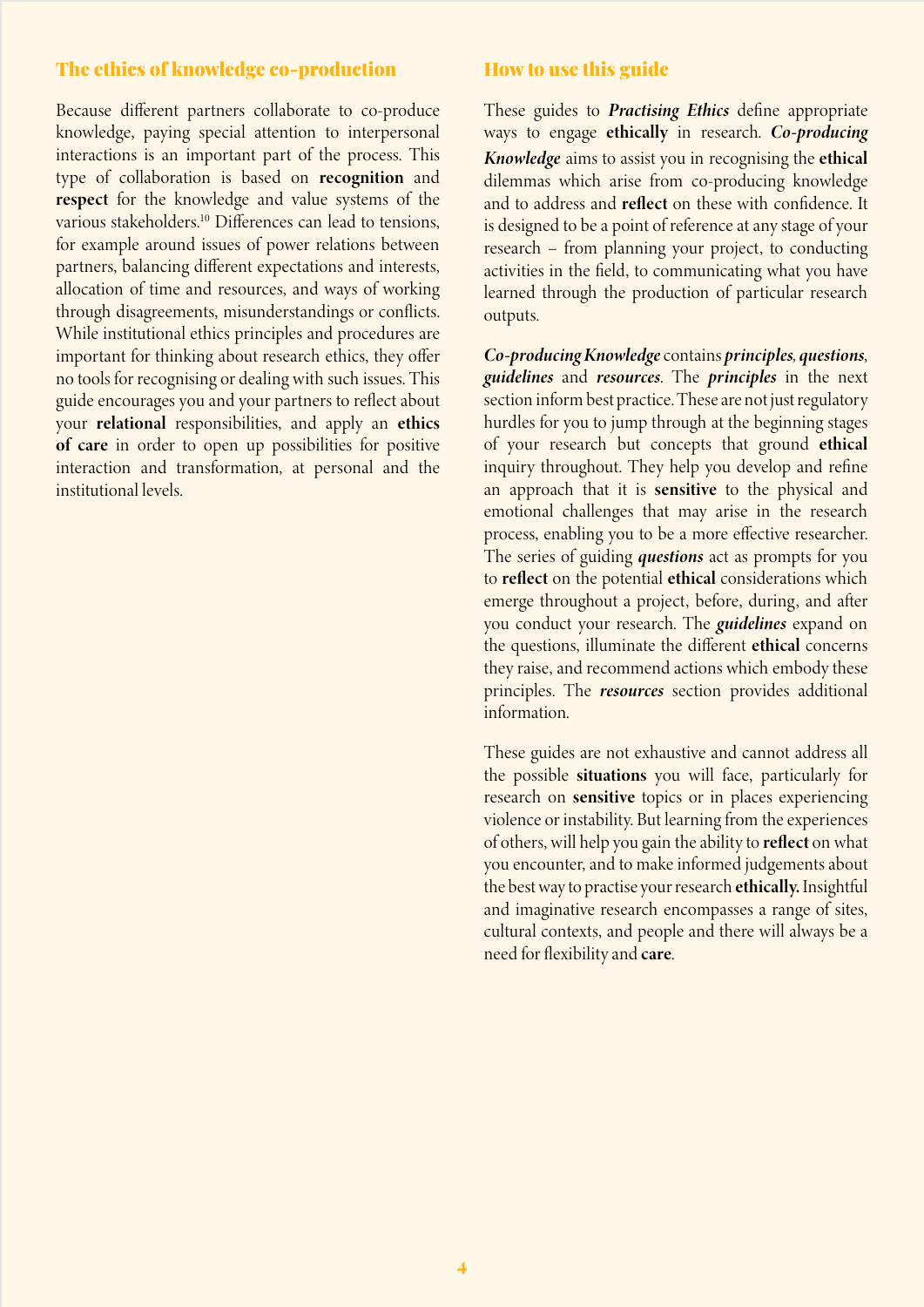## **Questions**

# Principles

### When planning: *Building relationships and planning for the unexpected*

- 1. What kind of relationships will we build between the co-producing partners, and how can we ensure everyone gains from the research?
- 2. Can we agree on what needs to be known, and whose knowledge counts?
- 3. How will we distribute the work to be done – fieldwork, analysis, interpretation, management, communication and administration?
- 4. How will we handle difference, problems and disagreements within our team, and ethical issues that come up?

### When conducting: *Reflecting on the 'how' of working together*

- 5. Are our decision-making processes collaborative, open and transparent?
- 6. When issues arise are we able to change our modes of collaboration and research plans?
- 7. Are we conscious of potential inequalities within our project, open to discussing these, and finding ways of avoiding their reproduction?

### When producing and communicating: *Emphasising 'with' rather than 'about*

- 8. Are we able to collaborate and work 'with' one another to product outputs?
- 9. Have we considered authorship protocols and ensured all those involved are credited fairly?
- 10. Have we found ways to report back to each other about our findings in ways that are culturally and linguistically appropriate?

The people, places, and research methods you use and the contexts in which they are practised will each raise their own ethical considerations related to a common set of principles that encourage ethical conduct and promote interaction based on good faith and mutual respect.

*Benefit not harm*: Your research should have a benefit to society and any risks that participants could face must be minimised, balanced against the potential benefit to the overall community, and clearly explained to participants before they give their consent.

*Informed consent*: You need to inform your participants about the study and what is being asked of them, including any potential risks or benefits, in order for them to make an informed and voluntary decision about whether or not to participate in the research.

*Confidentiality:* You need to inform participants of the extent to which confidentiality can be assured and respect their right to remain anonymous in dissemination and display.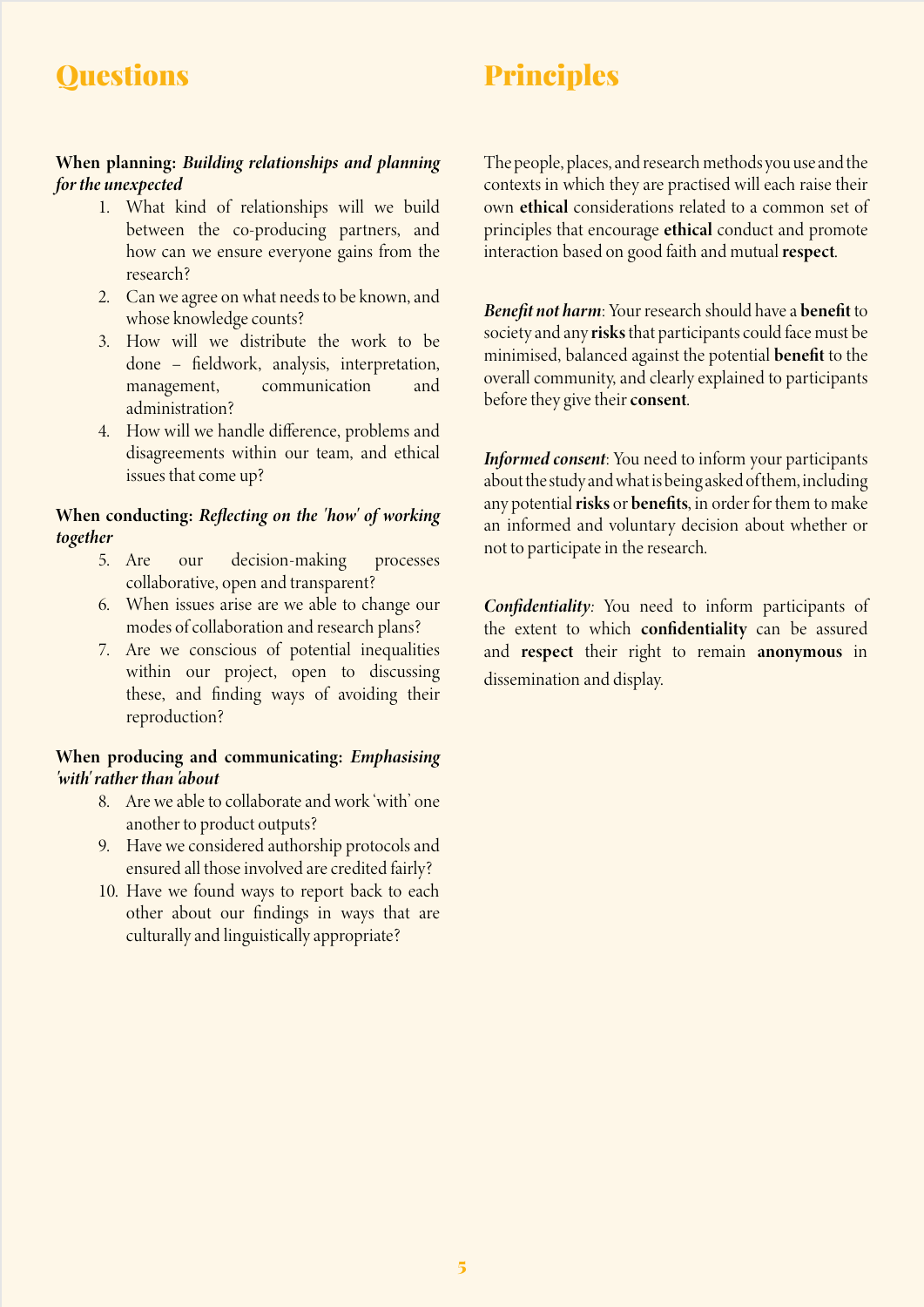### Guidelines

The guide uses questions as a key way of thinking through the potential pitfalls of co-production. There are 'ethical' questions, noted on the cover page, and then more practical questions which are listed below as part of each of the three research stages. Some of the questions listed below may seem procedural, but it is worth thinking about them in terms of the potential ethical issues which the answers to them could raise. This is because technicalities which may seem to be merely practical modes of working, could be viewed by other research partners as limiting, intervening or challenging in some way. This section aims to facilitate reflections on how, in each stage of the research, practical issues (often considered 'normal', 'factual' or 'procedural') can lead to possible ethical issues, and to indicate how ethical work is thus a questioning form of practice in many ways.

## Guideline 1 When planning research: *Building relationships and planning for the unexpected*

The questions in this section build on those listed above, and go into more details in order to prompt you to consider the impact of practical decisions that are taken in early stages of planning the research. Some of them overlap, and most should be considered simultaneously rather than read as a linear process. They are designed to encourage thinking collectively, in advance, about possible ethical issues and points of contention, and deciding with your partners how they might be addressed.

Thinking through these questions is useful in identifying, minimising or avoiding problems that are often inadvertently built into the design of co-produced research projects. Estelle Barrett's concept of 'pre-ethics' is very helpful in setting out this process. She proposes 'pre-ethics' as a discussion between researchers and research participants, to define and agree upon the ethics of the planned research. In this process, institutional consent forms are also negotiated prior to the research.<sup>11</sup> In addition to generating relevant key ethics principles at this early stage in the project, it is also very useful to get training in the facilitation of meetings, and to come up with ground rules about conducting them – regarding language, organising residents' assemblies, etc.<sup>12</sup>

It is important to take time together with all partners when designing the research, in order to understand each other's ways of working; to define common goals and purposes; to recognise the knowledge and value systems of each partner; and to agree about the details of working together.13 It is also helpful to collectively decide in advance about ways to deal with and solve unanticipated ethics issues and problems as they come up, and to include this in the research plan. Decisions will of course vary depending on the scope and characteristics of the research, and you may find the questions in this section will not all be relevant, but some of them may be useful in thinking how to incorporate ethical considerations into the joint planning of your research.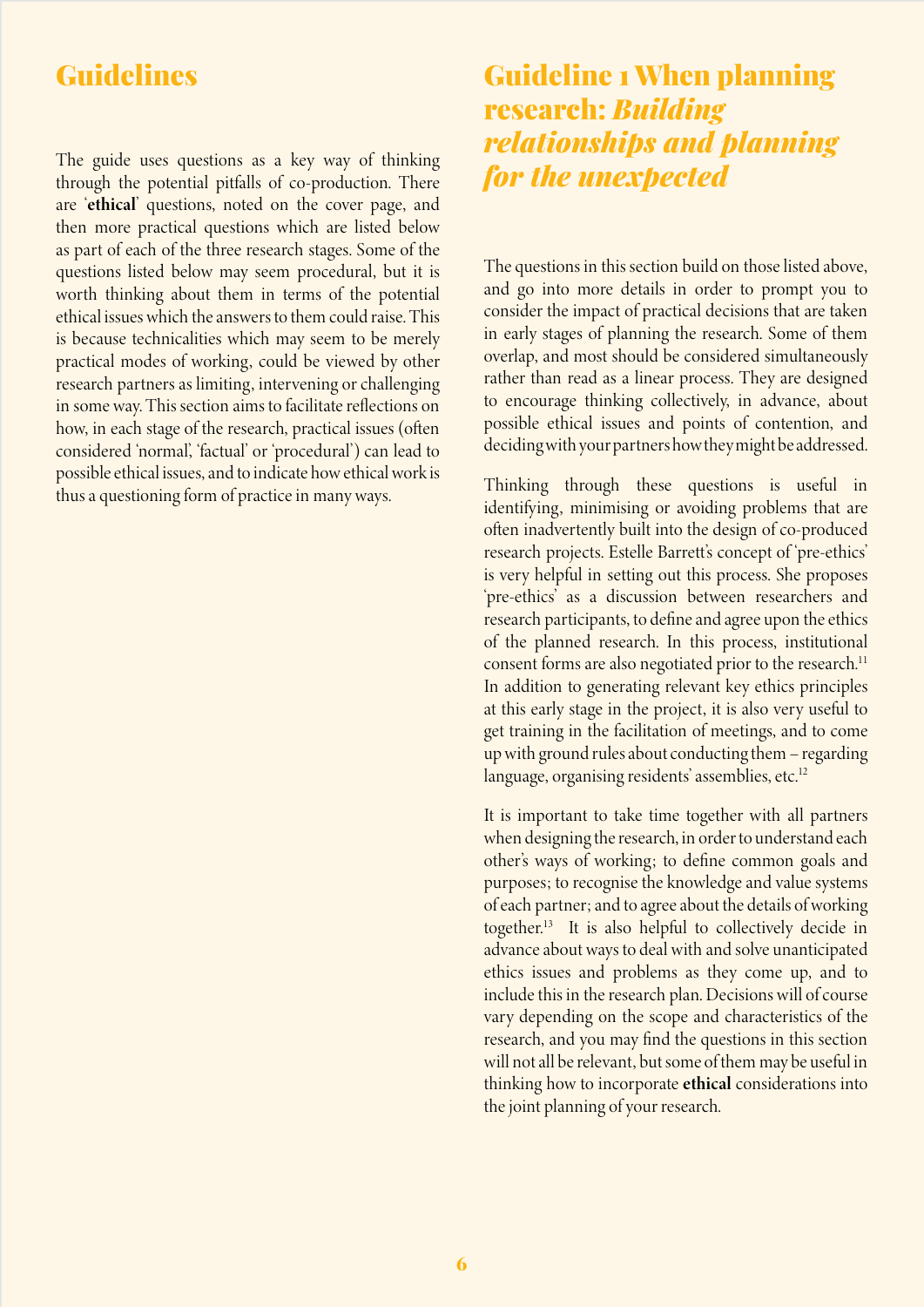1. *Identifying research partners and building relationships between them:*

Who are the stakeholders involved in our research?

Who are our co-producing partners?

What titles will the different partners have? What different roles will they play, and what activities will they carry out?

Are all co-producers fully aware of their roles, and their relations to each other and the activities they are being asked to perform at the start of the project?

Will co-producers decide these aspects of the project for themselves? In relation to one-another? Or if not, who will make these decisions and how will they be communicated to the research group?

2. *Designing the research questions:* 

Why are we co-producing knowledge? What are our shared goals?

What kind of knowledge will be produced? How can we ensure that the respective knowledges of all partners will be recognised and valued?

Who will benefit from our research? How do we address the different motivations for co-production, so that all partners can benefit from this research?

What kind of impacts do we want to achieve?

3. *Choosing methodologies:*

Which research methods will be used? Who will carry them out, e.g. conduct the fieldwork / interviews / focus group facilitation / take photographs / make films / produce installations / stage exhibitions / draft policy? For interviews / focus groups, how will the questions be co-designed and framed?

Who will analyse and interpret the data / findings? Who will make creative, conceptual, practical and technical decisions re the design of the installations / exhibitions, and who will make decisions regarding this division of labour?

4. *Co-producing knowledge:*

How will we work together, divide the types of work, and share the workload?

How, and how often, do we intend to communicate?

How will we comment and feedback on each other's work?

How do we intend to identify and address potential misinterpretations that may arise from difference in culture, language etc.?

5. *Disseminating knowledge:*

What types of outputs will benefit various stakeholders?

How will we produce our outputs? Who will our work be shared with? Have we considered authorship protocols, how they vary across discipline, and ensured that all those who have been involved get credited in the most appropriate and fair way? Who will present our work?

6. *Addressing problems: Research ethics* In addition to completing institutional ethics requirements, are we going to design our own ethics protocol or guidance for our research? How will we ensure that everyone's voice will be heard?

How will we address issues such as ethical dilemmas, interpersonal difficulties and complaints that may come up during the research?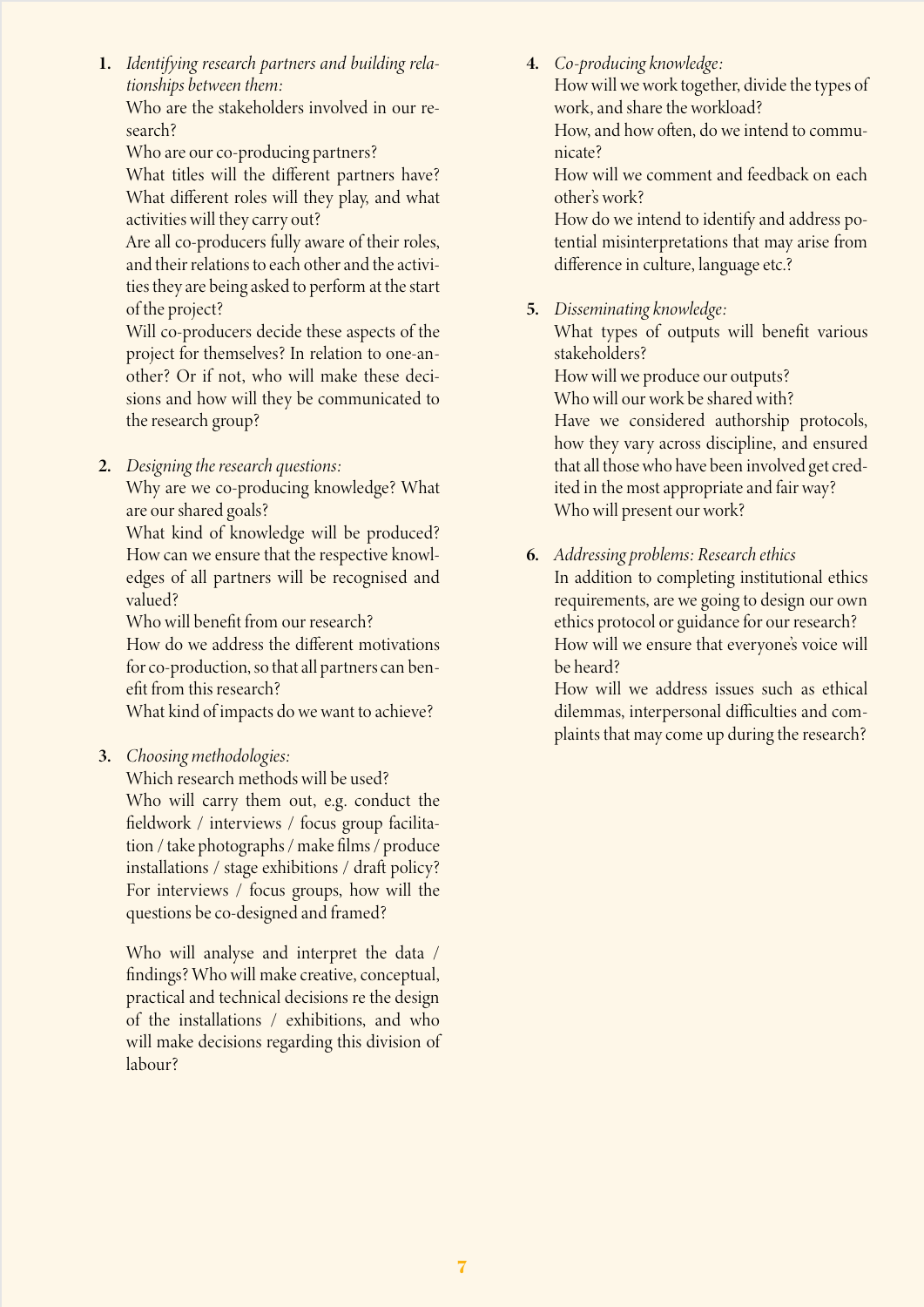## Guideline 2 When conducting research: *Reflecting on the 'how' of working together*

Even projects that are well designed in advance may run into difficulties as the work is carried out. In such cases, it is important to take time to consider with the partners what went wrong, why, and what can be done to redress this. Even if the project seems to be running smoothly, there may be some unvoiced complaints or hard feelings. Regular monitoring of the research should therefore consider the presence of restrictive hierarchies or power disparities within the team, that may prevent the voicing of problems or critique. Further, specific feedback meetings might be required in order to examine relational aspects and team dynamics and find out whether team members think there are problematic attitudes are at work, such as competition, ethnocentrism or paternalism.14

It is also important to regularly observe whether all partners feel that their learning styles, values and modes of interaction with the social and physical environment are being recognised and respected; and inquire whether all partners feel that they are gaining something out of working together.<sup>15</sup> In addition, as the research unfolds, it is vital to take time to regularly discuss and critically consider the implications of the research methods, and the ways in which they inform the construction and representation of meaning.<sup>16</sup> Disagreements and concerns often arise in co-production work, and addressing them may require flexibility to make changes and adjustments to the initial research plan. Finally, even dealing with ethics issues could be prone to reembedding colonial ideas about relationship, respect, and responsibility.<sup>17</sup> The following questions do not repeat but expand on those listed in above, to prompt more detailed thinking about issues that are likely to come up during the research.

- 1. Are we following our agreed modes of collaborating?
- 2. Are we making sure that all partners feel valued and respected?
- 3. How are we addressing emerging concerns or problems? Can we make necessary adjustments and decisions together, in an open and transparent way?
- 4. Do all partners have opportunities to express any discontents or complaints as they come up? Are they being listened to? What is being done about these discontents?
- 5. Are we evaluating the effectiveness of our research methods, and examining whether they are helpful in the process of our collective meaning making?
- 6. Are we facing any difficulties, problems or disagreements caused by working distantly or in dispersed locations?
- 7. Are we paying attention to problems that may be caused by differences in language and culture?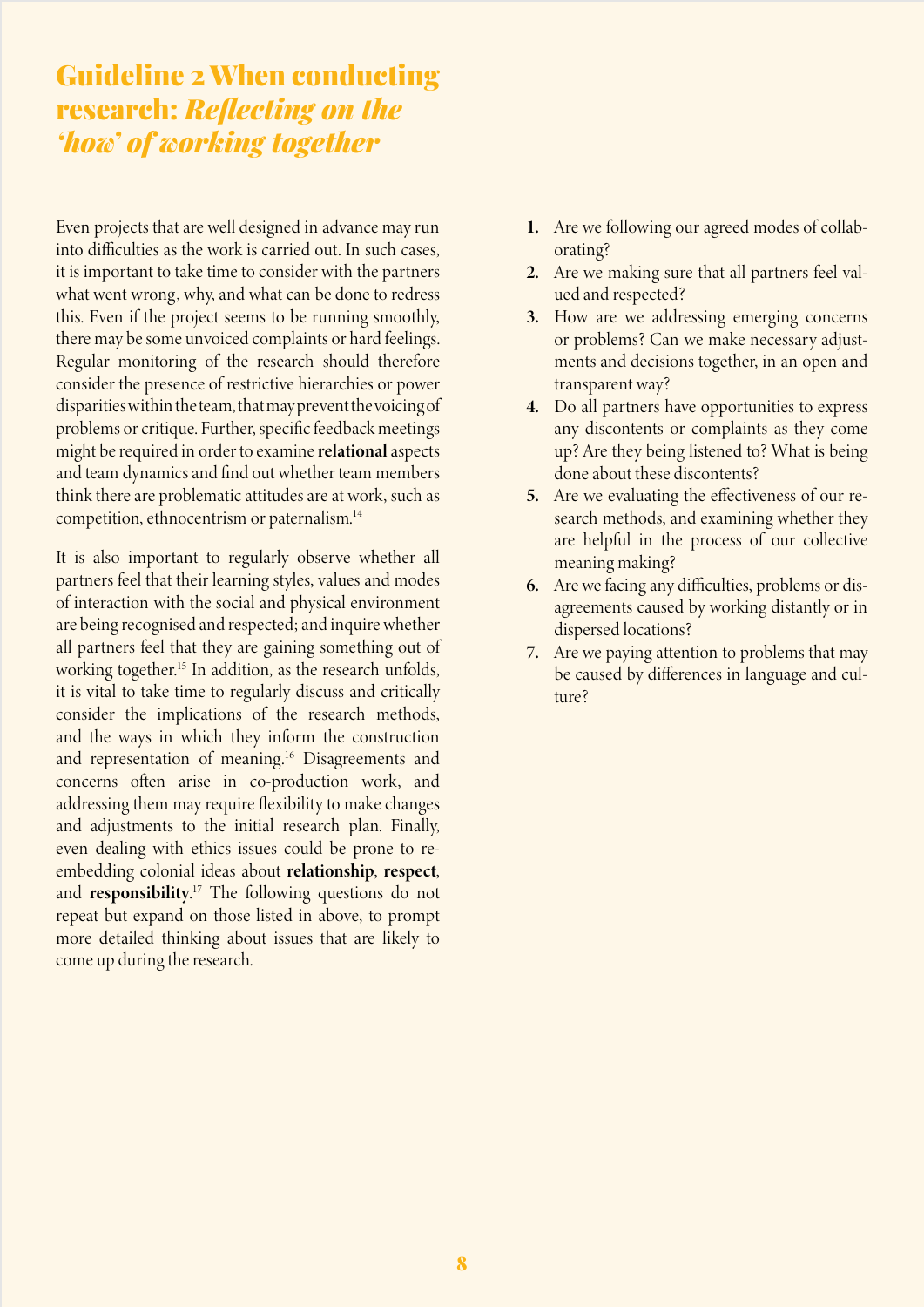## Guideline 3 When producing and communicating research outputs: *Emphasising 'with' rather than 'about'*

As discussed above, co-produced research differs from research that is conducted individually, in that the process of collecting data, analysing it and disseminating it, is performed by multiple stakeholders. Towards the end of the research, as attention shifts towards the production of outputs, it is important to consider issues such as how to ensure that you are writing 'with' rather than 'about' your research partners; that you are reporting back to research participants, and taking care to do this in culturally appropriate ways and in relevant language. 18 It is also vital that you make sure the outcomes will be beneficial to different types of stakeholders; and that publication and dissemination of the data will not introduce any risks to the research participants. Although reflections in this part of the guide concern the final stages of your project, the prompts in this section are written in the present tense, meaning that rather than looking back, they are designed to encourage the resolution of issues relating to the process of co-producing outputs, their presentation and dissemination while there is still time to take action upon them.

As noted, co-produced research places an emphasis on collaboration and relationship-building between different partners and stakeholders. These relationships will not necessarily terminate as the research timeframe is over. Therefore, before the research ends, you will need to collectively consider whether and how to continue the relationships between stakeholders, and how to benefit from relationships of trust built over time for future collaborations and co-production. In addition, you may find that drawing conclusions and sharing learning about the co-production process itself could inform other research projects and future co-produced research.19

- 1. Are we producing outputs which are relevant to all stakeholders? Do the various stakeholders feel that they have benefitted from the research?
- 2. Are we taking necessary precautions, if required, to protect our research participants when we publish certain data?
- 3. Are we documenting and sharing project learning?
- 4. Are we going to continue the relationships between stakeholders? Will the relationships cultivated develop into a longer commitment? Can we continue to build a knowledge-sharing process?
- 5. What have we learnt about the process of knowledge co-production itself?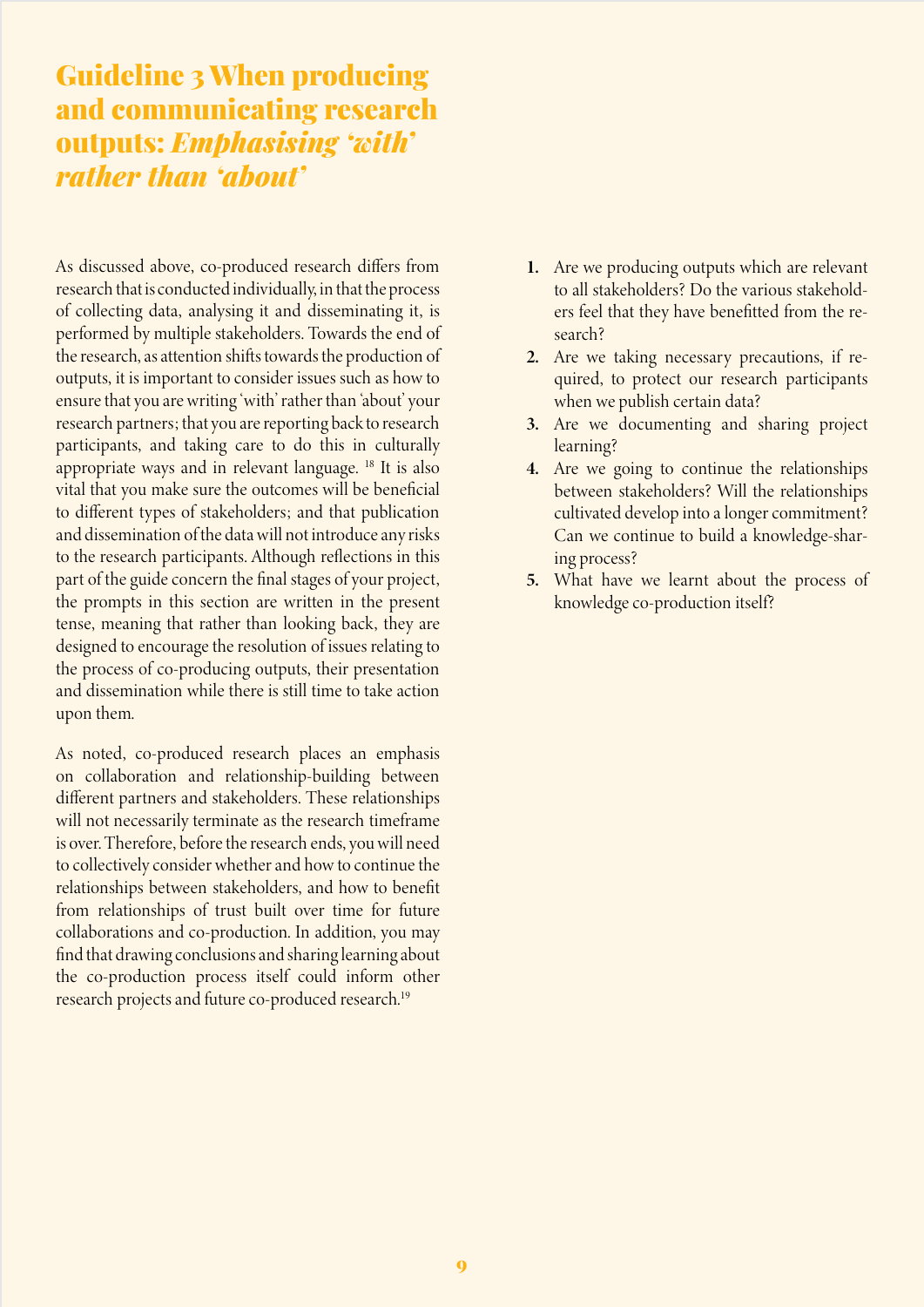### Resources

- Banks, Sarah, and Paul Manners. 'Community-Based Participatory Research: A Guide to Ethical Principles and Practice.' Durham University Centre for Social Justice and Community Action, and the National Co-ordinating Cenre for Public Engagement, 2012.
- Barrett, Estelle, and Barbara Bolt, eds. *Practice as Research: Context, Method, Knowledge.* London: IB Tauris, 2007.
- Barrett Estelle. 'Relationality and Ethical Know-How in Indigenous Research.' In *IDare Creative Arts Research and Ethics of Innovation Conference Proceedings*, 1–14, 2016.
- Carmona, Matthew, ed. *Explorations in Urban Design: An Urban Design Research Primer*. London: Ashgate, 2013.
- Fraser, Murray, ed. *Architectural Design Research*. London: Ashgate, 2013.
- Genat, Bill. ['Building Emergent Situated Knowledges in](https://doi.org/10.1177/1476750308099600) [Participatory Action Research](https://doi.org/10.1177/1476750308099600).' *Action Research* 7, no. 1 (2009): 101–15.
- Hamington, Maurice. '[Integrating Care Ethics and](https://doi.org/10.1007/s10551-017-3522-6) [Design Thinking.'](https://doi.org/10.1007/s10551-017-3522-6) *Journal of Business Ethics* 155, no. 1 (2019): 91–103.
- Howitt, Richie, and Stan Stevens. 'Cross-Cultural Research: Ethics, Methods, and Relationships.' In *Qualitative Research Methods in Human Geography*, edited by Iain Hay, 2nd Editio., 30–50. Oxford University Press, 2008.

Just Space [Research Protocol,](https://justspacelondon.files.wordpress.com/2018/06/research-protocol-2018.pdf.) 2018.

- Koirala-Azad, Shabnam, and Emma Fuentes. '[Introduction: Activist Scholarship — Possibilities](https://doi.org/10.2307/29768557) [and Constraints of Participatory Action Research](https://doi.org/10.2307/29768557).' *Social Justice* 36, no. 4 (118) (2010): 1–5.
- Macleod, Katy, and Lyn Holdridge, eds.*Thinking through Art: Reflections on Art as Research*. London and New York: Routledge, 2005.
- Moser, Susanne C. '[Can Science on Transformation](https://doi.org/10.1016/j.cosust.2016.10.007) [Transform Science](https://doi.org/10.1016/j.cosust.2016.10.007)? Lessons from Co-Design. *Current Opinion in Environmental Sustainability* 20 (2016): 106–15.
- Osuteye, Emmanuel, Catalina Ortiz, Barbara Lipitiez, Vanesa Castán Broto, Cassidy Johnson, and Wilbard Kombe. 'Knowledge Co-Production for Urban Equality.' *KNOW Working Paper Series* 1, no. 1 (2019).
- Page, Glenn G., Russell M. Wise, Laura Lindenfeld, Peter Moug, Anthony Hodgson, Carina Wyborn, and Ioan Fazey. ['Co-Designing Transformation](https://doi.org/10.1016/j.cosust.2016.09.001) [Research: Lessons Learned from Research on](https://doi.org/10.1016/j.cosust.2016.09.001) [Deliberate Practices for Transformation.](https://doi.org/10.1016/j.cosust.2016.09.001)' *Current Opinion in Environmental Sustainability* 20, no. October (2016): 86–92.
- Rendell, Jane, Jonathan Hill, Murray Fraser and Mark Dorrian, eds. *Critical Architecture*. London: Routledge, 2007.
- Scholz, Roland W., and Gerald Steiner. '[The Real Type](https://doi.org/10.1007/s11625-015-0326-4) [and Ideal Type of Transdisciplinary Processes: Part](https://doi.org/10.1007/s11625-015-0326-4) [I—Theoretical Foundations](https://doi.org/10.1007/s11625-015-0326-4).' *Sustainability Science* 10, no. 4 (2015): 527–44.
- Schuttenberg, H. Z., and Heidi K. Guth. '[Seeking Our](https://doi.org/10.5751/ES-07038-200115) [Shared Wisdom: A Framework for Understanding](https://doi.org/10.5751/ES-07038-200115) [Knowledge Coproduction and Coproductive](https://doi.org/10.5751/ES-07038-200115) [Capacities.](https://doi.org/10.5751/ES-07038-200115)' *Ecology and Society* 20, no. 1 (2015).
- Smith, Linda Tuhiwai. *Decolonizing Methodologies : Research and Indigenous Peoples*. London: Zed Books, 1999.
- Smith, Marquard, and Michael Ann Holly, eds. *What is Research in the Visual Arts? Obsession, Archive, and Encounter*. Clark Art Institute/Yale University Press, 2008.
- Spataro, David. ['Reframing Structure and Agency in](http://www.jstor.org/stable/10.1525/irqr.2011.3.4.455) [Participatory Action Research PAR as a Politics of](http://www.jstor.org/stable/10.1525/irqr.2011.3.4.455) [Scale.'](http://www.jstor.org/stable/10.1525/irqr.2011.3.4.455) *International Review of Qualitative Research* 3, no. 4 (2011): 455–75.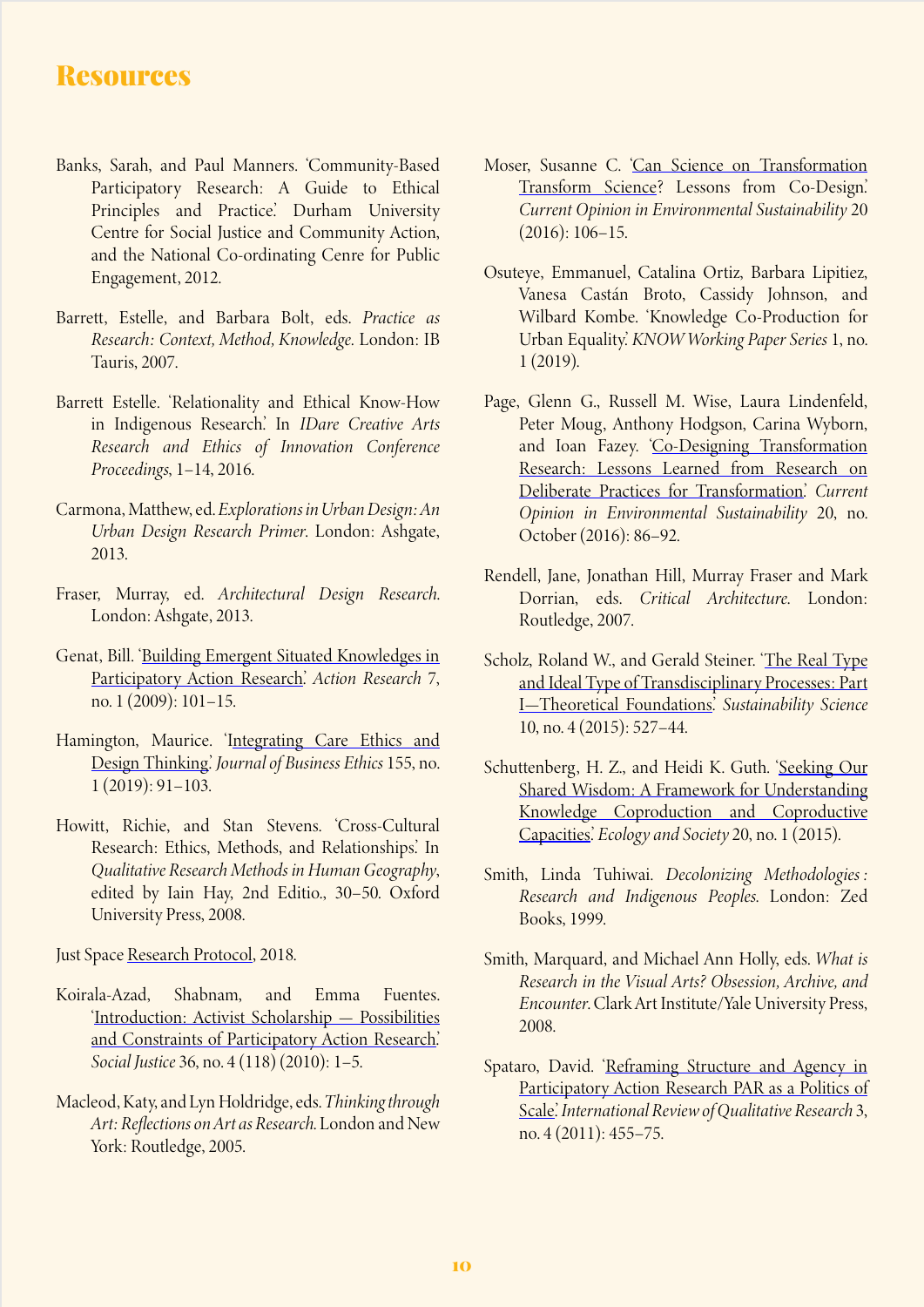- Visman, Emma, Camilla Audia, Frances Crowley, Mark Pelling, Amaelle Seigneret, and Talar Bogosyan. '[Underpinning Principles and Ways of Working](http://www.braced.org/resources/i/ways-of-working-enable-coproduction) [That Enable Co-Production: Reviewing the Role of](http://www.braced.org/resources/i/ways-of-working-enable-coproduction) [Research.](http://www.braced.org/resources/i/ways-of-working-enable-coproduction)' *BRACED Learning Papers*, no. 7 (2018).
- Visman, Emma, Mark Pelling, Camilla Audia, Sophie Rigg, Frances Crowley, and Tyler Ferdinand. '[Learning to Support Co-Production Learning](http://www.braced.org/resources/i/?id=f69880ae-f10f-4a51-adb5-fb2a9696b44d) [between at-Risk Groups , Humanitarian and](http://www.braced.org/resources/i/?id=f69880ae-f10f-4a51-adb5-fb2a9696b44d) [Development Practitioners, Policymakers,](http://www.braced.org/resources/i/?id=f69880ae-f10f-4a51-adb5-fb2a9696b44d) [Scientists and Academics.'](http://www.braced.org/resources/i/?id=f69880ae-f10f-4a51-adb5-fb2a9696b44d) *BRACED Learning Papers*, no. 3 (2016).
- Wakefield, Sarah, and Madeline Whetung. ['Colonial](https://doi.org/https:/doi-org.libproxy.ucl.ac.uk/10.4324/9780429505010) [Conventions](https://doi.org/https:/doi-org.libproxy.ucl.ac.uk/10.4324/9780429505010).' In *Indigenous and Decolonizing Studies in Education*, edited by Linda Tuhiwai Smith, Eve Tuck, and K. Wayne Yang, 146–58. New York: Routledge, 2015.
- Walter, Alexander, Sebastian Helgenberger, Arnim Wiek, and Roland Scholz. ['Measuring Societal Effects of](https://doi.org/10.1016/j.evalprogplan.2007.08.002) [Transdisciplinary Research Projects: Design and](https://doi.org/10.1016/j.evalprogplan.2007.08.002) [Application of an Evaluation Method](https://doi.org/10.1016/j.evalprogplan.2007.08.002).' *Evaluation and Program Planning* 30, no. 4 (2007): 325–38.

#### Bio

Yael Padan is a Research Fellow at The Bartlett School of Architecture, University College London (UCL), working on the Knowledge in Action for Urban Equality (KNOW) research programme. Her work is situated in the interface of architecture, planning, cultural studies and sociology. Within the KNOW programme, her research focuses on the ethics of urban research practice (Email: [y.padan@ucl.ac.uk](mailto:y.padan%40ucl.ac.uk?subject=)).